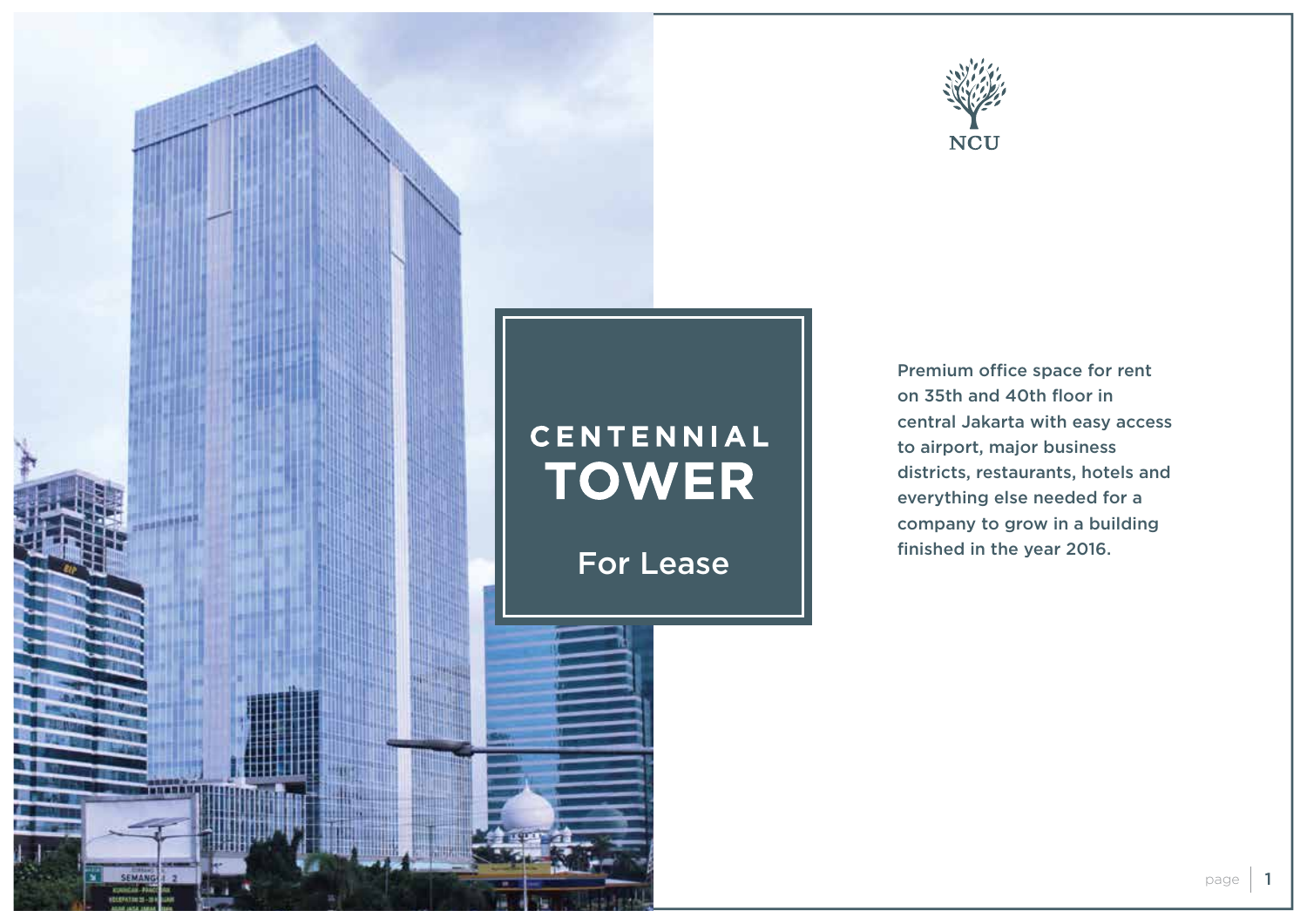# THE **FACILITIES**  & **BUILDING** INFORMATION

Centennial Tower was finished in 2016, and stands tall in an exclusive location in the heart of Jakarta's business districts.

#### Building

- 39 floors (Structural) in total with the basement excluded
- 1047 parking spaces

#### Security & Safety

- 24-hour security
- Integrated system for security vehicle Screening
- Gate barrier for cars

#### Safety Measures

- CCTV in all public areas
- Fire safety system

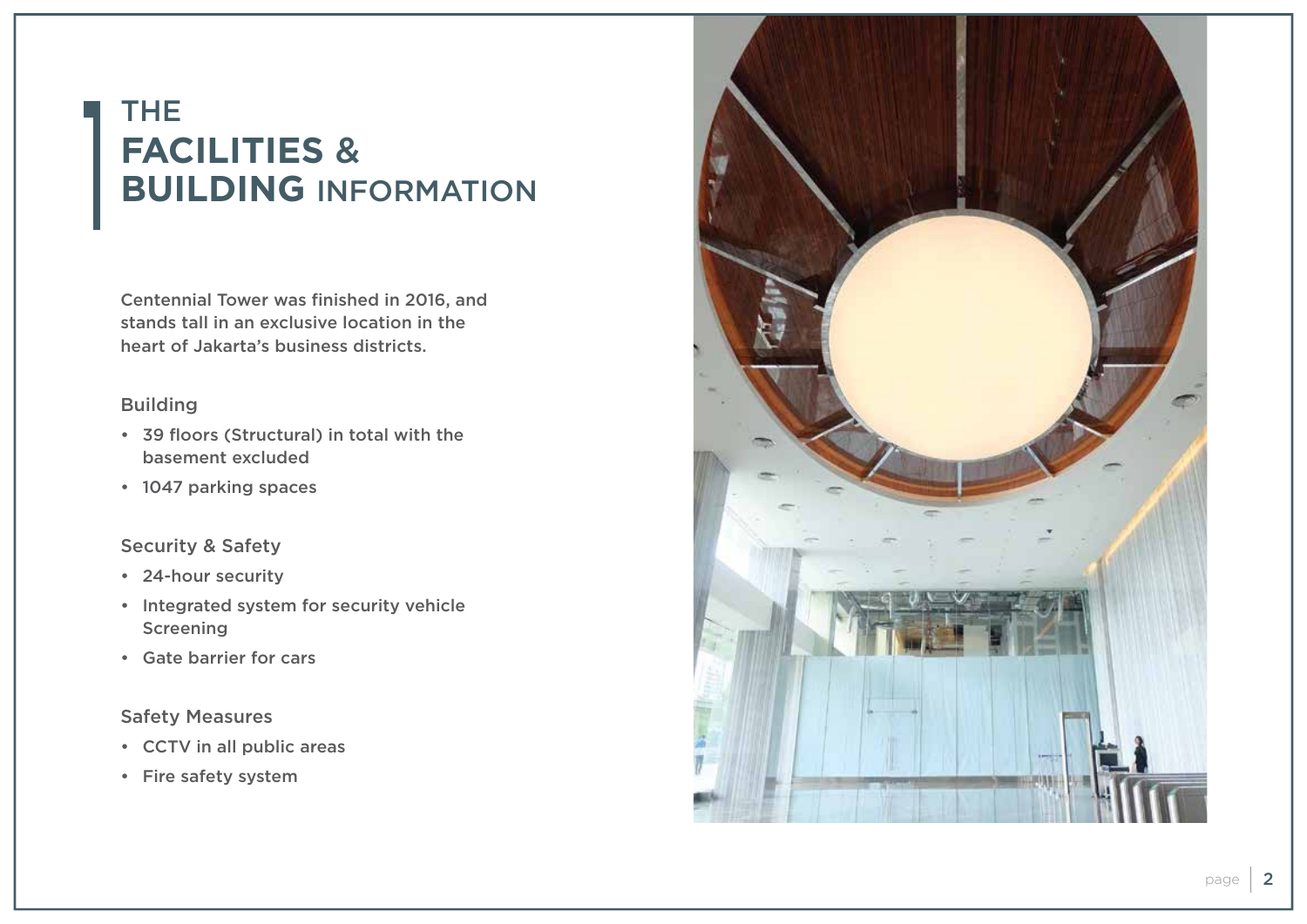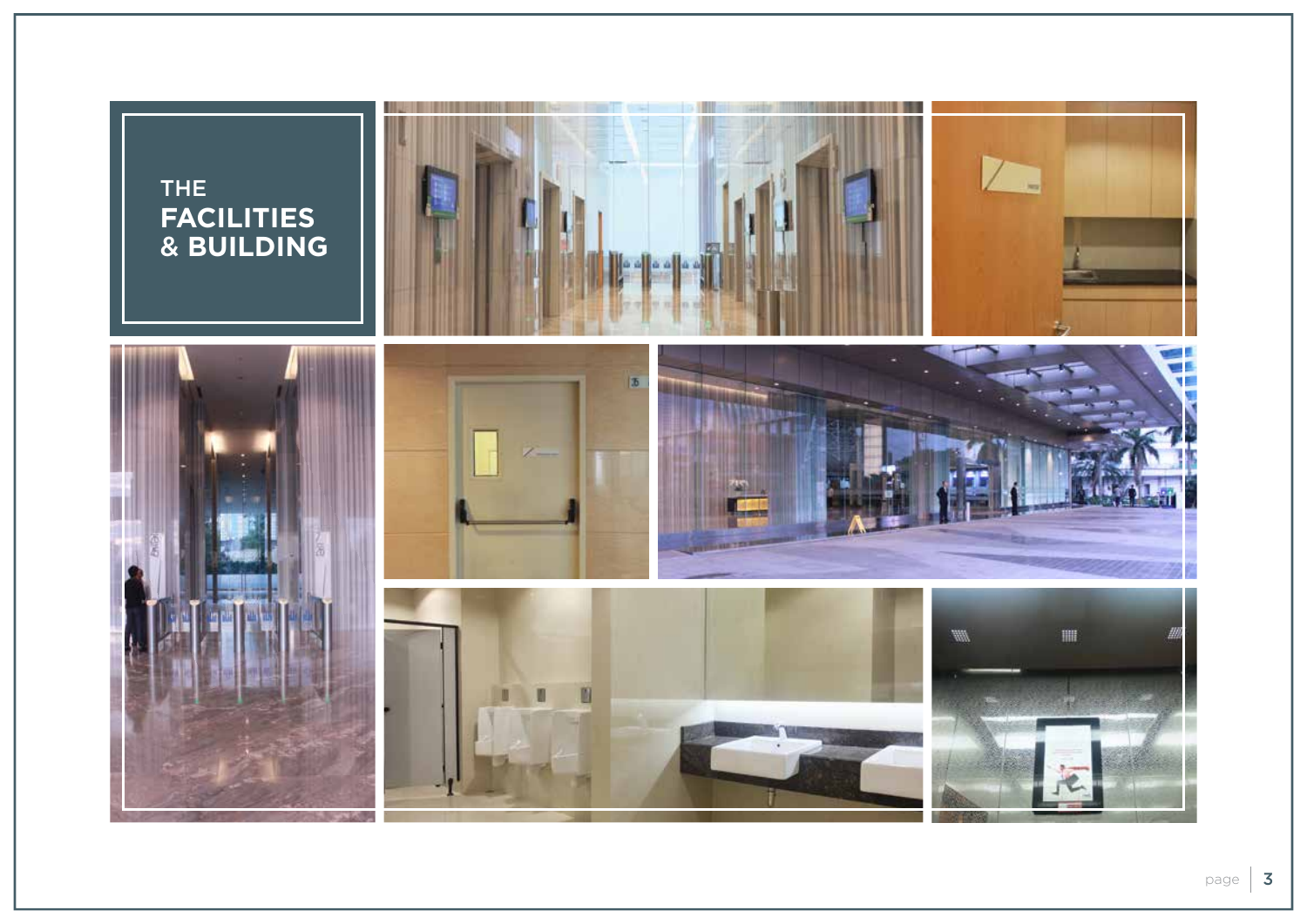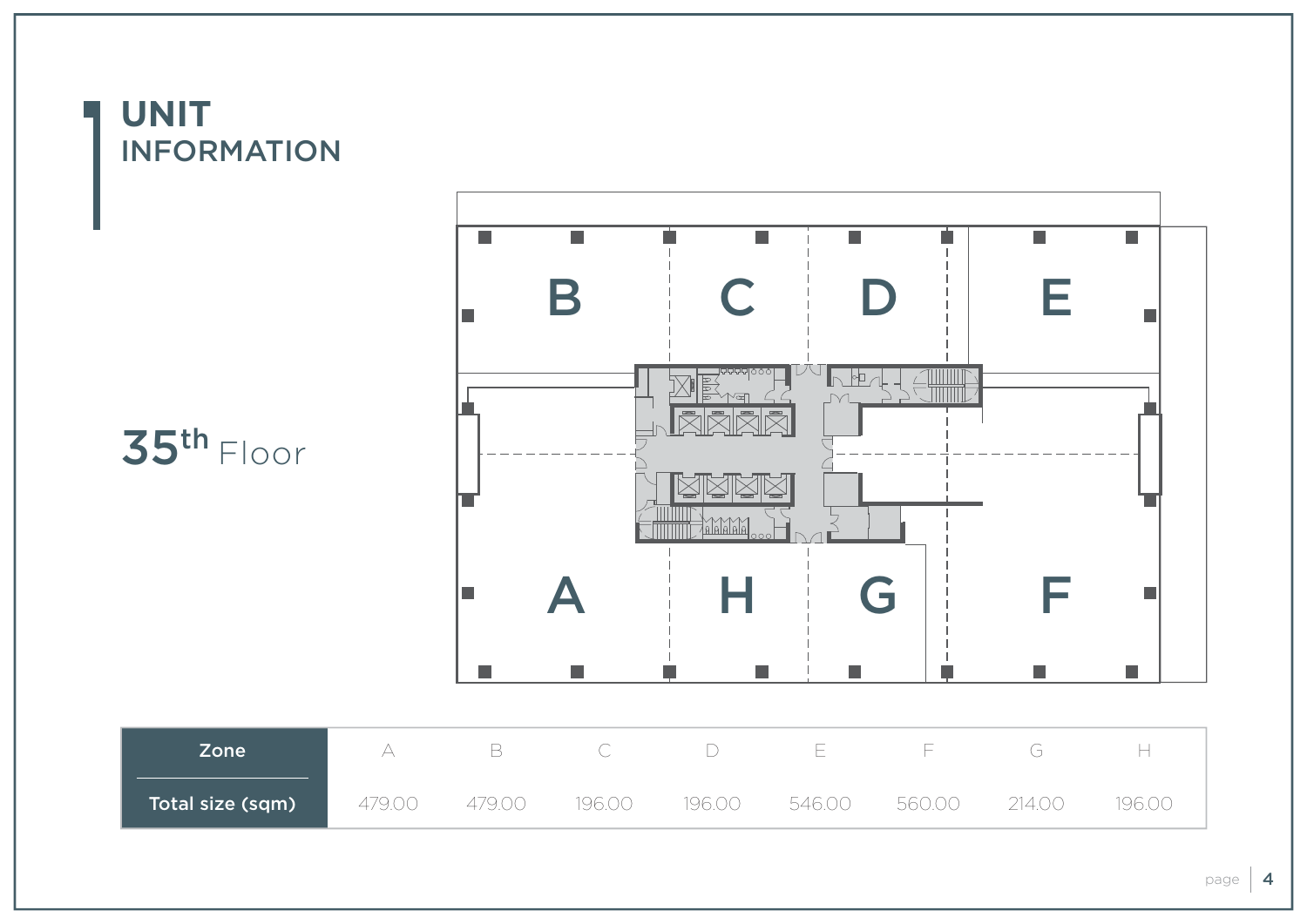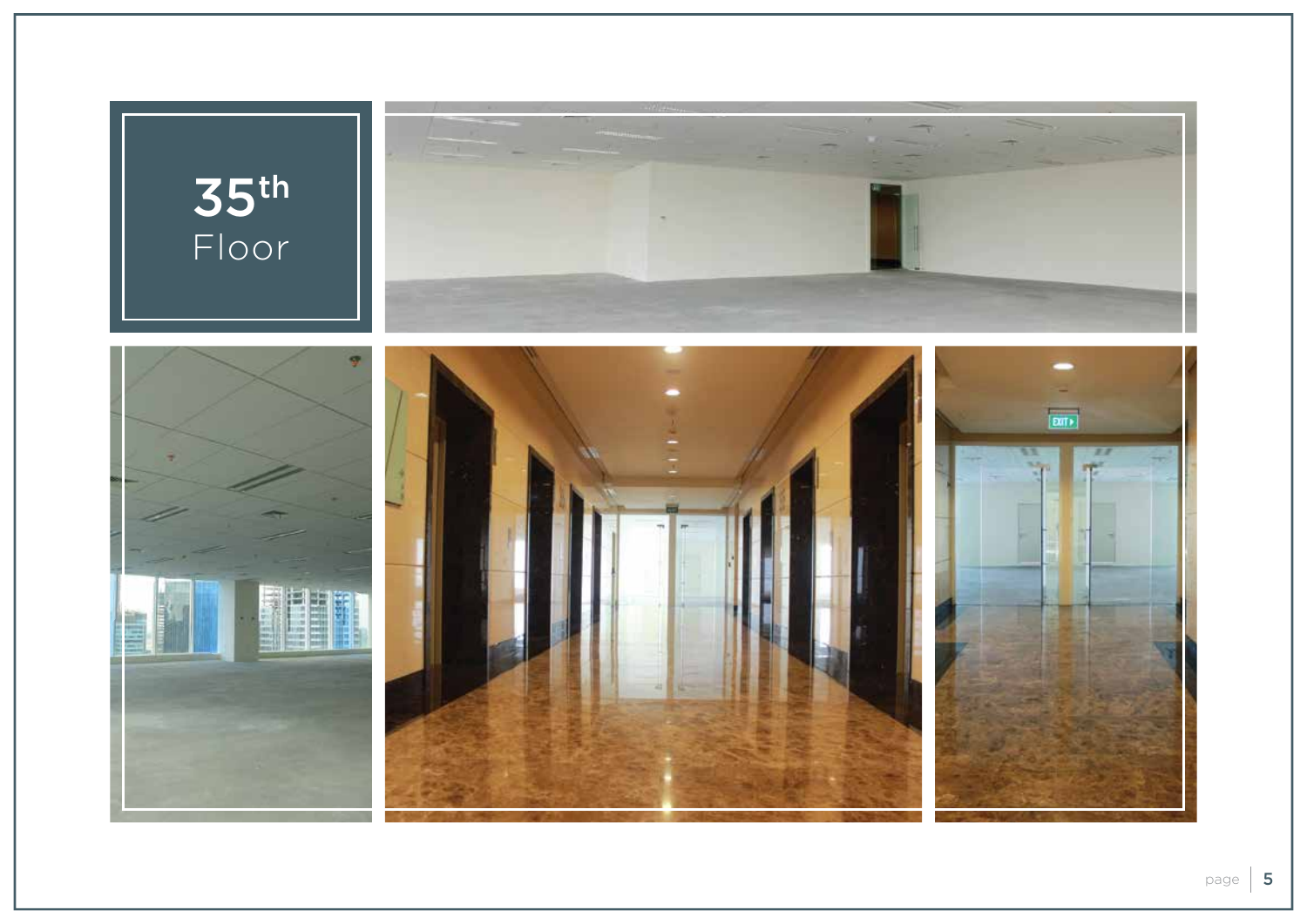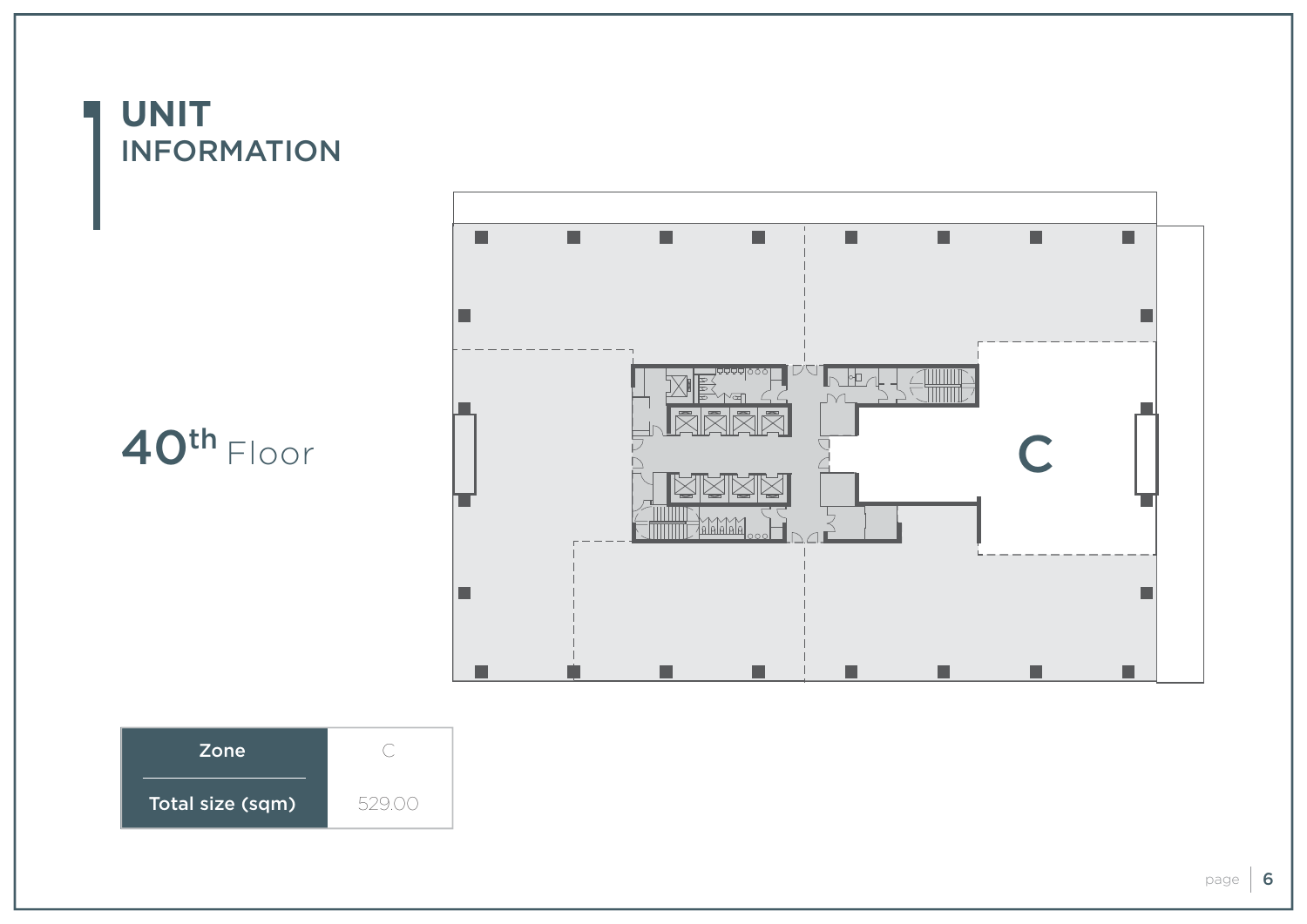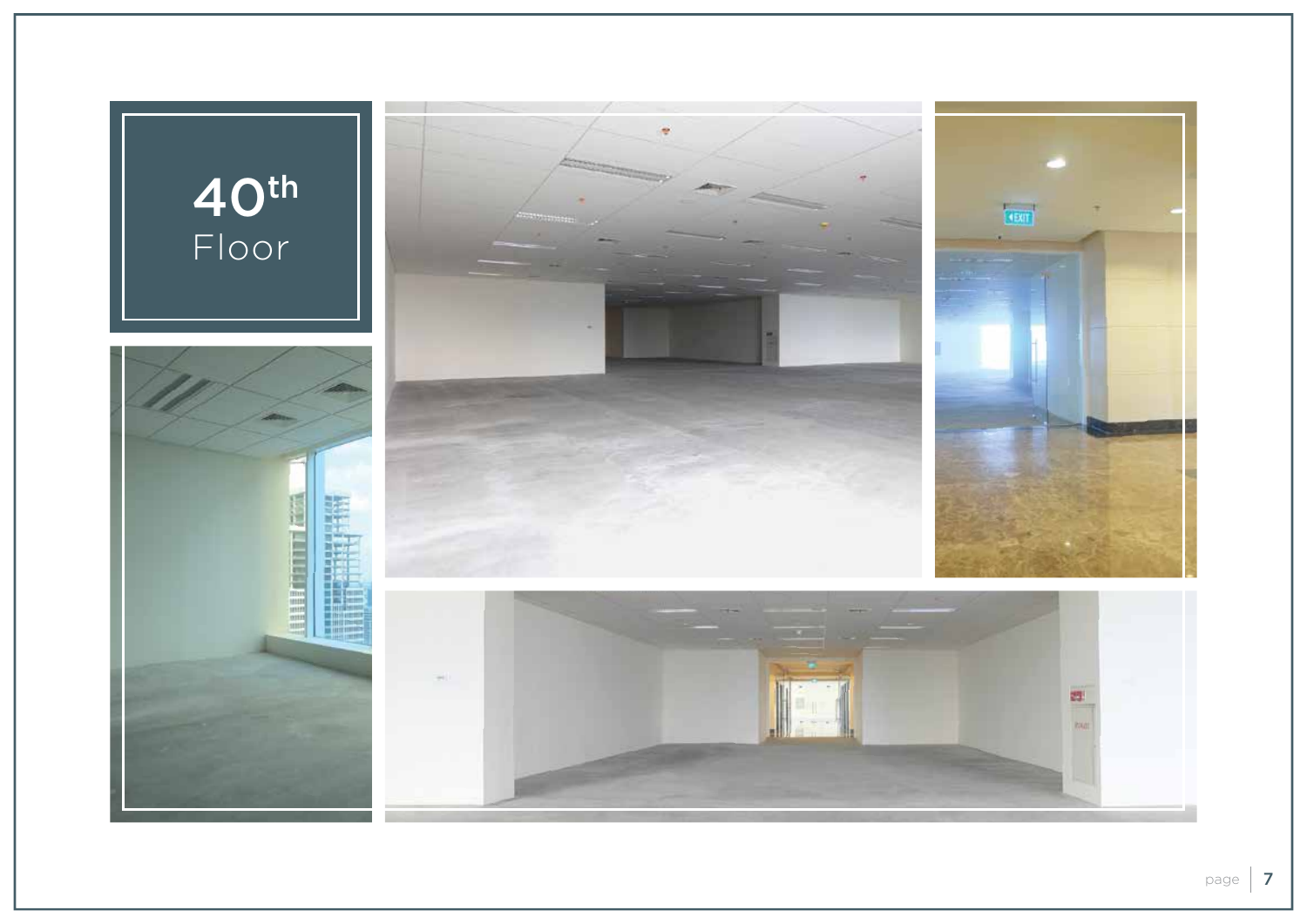### **BUILDING** INFORMATION

### **CONSULTANTS**

Architecture Smallwood, Reynolds, Stewarts, Stewarts, & Associates Inc. PT Design Global Indonesia

Sructure PT Haerte Widya Konsultan

Mechanical, Electrical, & Plumbing PT Hantaran Prima Mandiri

Interior PT Tata Wastu Asia Landscape PT Citra Pesona Hijau

Special Lighting PT Lelco Trindo Graha Nusantara

Quantity Surveyor PT Langdon & Seah Indonesia

Main Contractor PT Acset Indonusa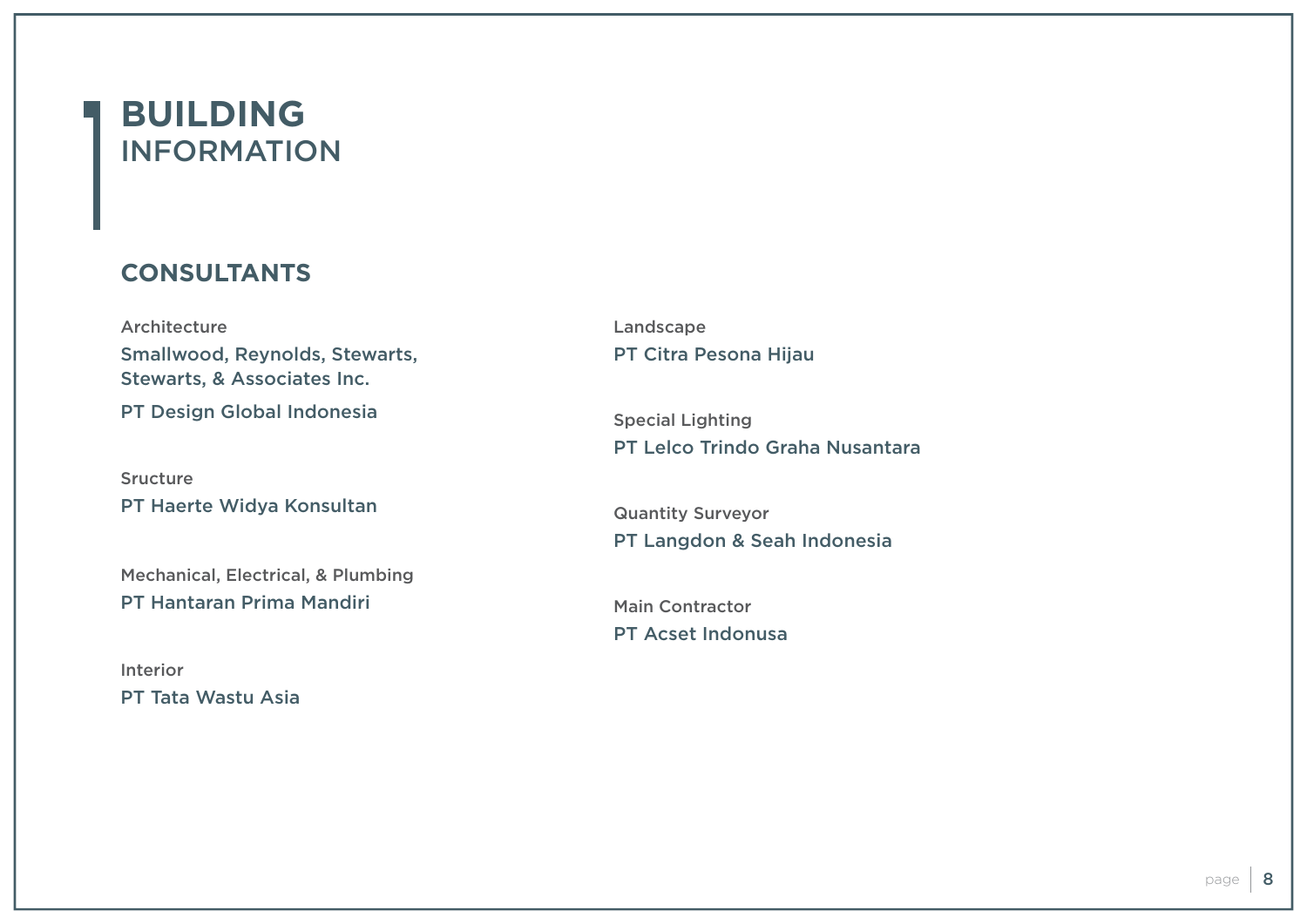## THE **LOCATION**

Centennial Tower is location in the central business area of Jakarta on the central road Gatot Subroto between Kuningan and Sudirman with easy access to the inner-city toll road.

Centennial Tower premium location in the proximity of the central business hubs with an abundance of restaurants, hotels and other activities makes it an ideal location for medium and large corporates to have their offices. The toll road enables easy access to Jakarta's international airport, ports and the rest of the city.

Jl. Gatot Subroto gives employees easy access to public transport with TransJakarta running regular services every day of the week 24-hour a day.